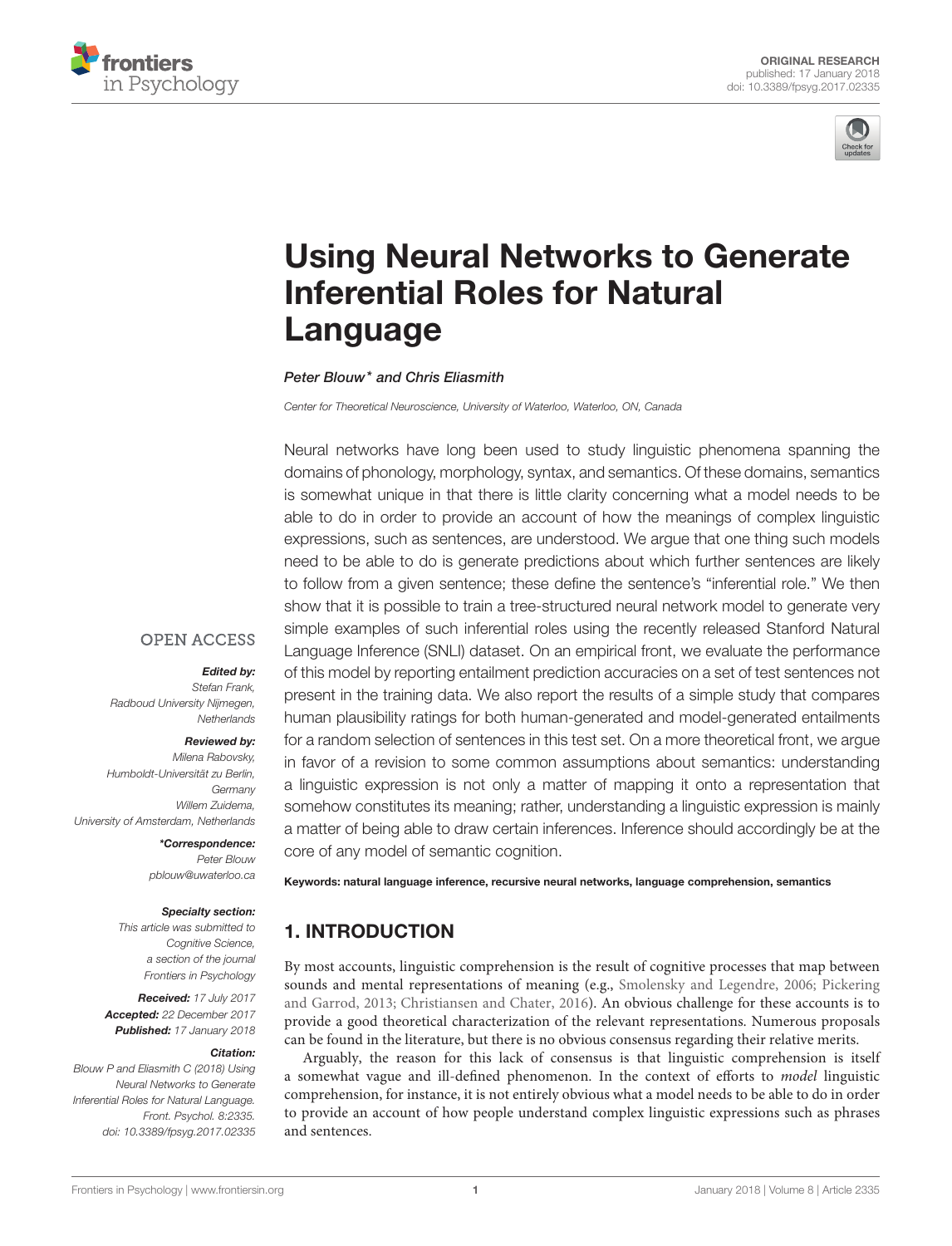In this paper, we argue that one thing models of linguistic comprehension need to be able to do is generate predictions about what follows from a given sentence during a conversation. For example, to understand the statement "The dancers parade down the street," one must be able recognize that the dancers are outside, that they are not standing still, and that there is likely a surrounding audience, along with various other things. Comprehending a sentence therefore involves drawing inferences that identify the expected consequences of the occurrence of the sentence in the linguistic environment. And since comprehending a sentence involves comprehending its meaning, it follows that the meaning of an expression is at least partly determined by the inferences it licenses [\(Sellars, 1953;](#page-13-2) [Brandom, 1994,](#page-12-1) [2000\)](#page-12-2). The collections of inferences licensed by a particular sentence, in turn, constitutes its inferential role [\(Brandom, 1994\)](#page-12-1).

Our approach can be thought of as an extension of two important trends in previous research. On a technical front, the explanatory successes of probabilistic and neural network models in psycholinguistics have motivated the view that language learning is a kind of skill acquisition, wherein a learner develops the ability to process and use linguistic expressions correctly [\(Elman, 1990,](#page-12-3) [1991;](#page-12-4) [Seidenberg, 1997;](#page-13-3) [Tomasello, 2003;](#page-13-4) Chater and Manning, [2006;](#page-12-5) [Christiansen and Chater, 2016\)](#page-12-0). To explain with an example, an artificial neural network learns a set of parameters (i.e., connection weights) that approximate a function defined by a set of input-output pairs. These pairs might map words to collections of phonemes during a generation task, or to collections of property concepts during an interpretation task (see e.g., [McClelland et al., 2010\)](#page-13-5). Our work extends this research to account for more sophisticated linguistic phenomena that involve inferences defined with respect to complete sentences (cf. [St. John and McClelland, 1990;](#page-13-6) Rabovsky et al., in review).

On a more theoretical front, a considerable amount of philosophical research has been directed toward explaining the significance that attributions of "understanding" have for semantic theory [\(Dennett, 1987,](#page-12-6) [1991;](#page-12-7) [Brandom, 1994,](#page-12-1) [2000\)](#page-12-2). One lesson to draw from this prior work is that the meaning of a linguistic expression is something that determines what a person who understands the expression is likely to say and do in various situations [\(Blouw, 2017\)](#page-12-8). Or put another way, meanings can be thought of as codifying implicit expectations that people have regarding certain effects of language use. Our work builds on these philosophical insights by working toward a formal characterization of the role that linguistic expressions play in licensing certain predictions when one adopts what [Dennett](#page-12-6) [\(1987,](#page-12-6) [1991\)](#page-12-7) refers to as the "intentional stance." To explain, adopting the intentional stance involves making predictions about a system's behavior using linguistically specified mental states attributions, such as "X understands  $Y$ ," where is  $X$  is a system and Y is a sentence in a natural language. So, to return to an earlier example, questions about the meaning of a sentence like "The dancers parade down the street" can be reformulated as questions about the predictions and inferences that are licensed by the attribution of intentional states involving this sentence. More specifically, attributions of understanding license the prediction that certain questions (e.g., "Where are the dancers?") get responded to with certain answers (e.g., "They are outside")<sup>[1](#page-1-0)</sup>.

To work toward formalizing these aspects of intentional interpretation, we introduce a neural network model that learns to generate sentences that are the inferential consequences of its inputs. The model functions by first encoding a sentence into a distributed representation, and then decoding this representation to produce a new sentence. The encoding procedure involves dynamically generating a tree-structured network layout of the sort depicted in **[Figure 1](#page-2-0)**. Once a sentence encoding is produced using this network, it is fed through an "inverse" tree-structured network to produce a predicted sentence. Interestingly, different inverse or decoding networks can be used to generate different sentences from a single encoding. To train the model parameters (i.e., the network weights shared across different tree structures) we use the Stanford Natural Language Inference (SNLI) dataset [\(Bowman et al., 2015\)](#page-12-9). The goal of the model is to characterize a very basic portion of the predictions that are licensed by uses of the sentences it is provided as input. Currently, the model's predictions tend to favor the generation of sentences with roughly the same meanings as its inputs, but it is also able to generate more interesting predictions of the sort that are a necessary precondition for linguistic comprehension.

In what follows, we first describe the model and then empirically evaluate its ability to produce plausible entailments for sentences unseen in the training data. We present experimentally produced plausibility ratings for a random collection of generated sentences, and from these ratings conclude that the model captures something important about the inferential relations amongst ordinary linguistic expressions. We then perform a number of further analyses that illustrate how the model is able generalize by "interpolating" between familiar examples of inferential transitions. Finally, we discuss the implications of this work for both the study of semantics and the study of cognition more generally.

# 2. METHODS

# 2.1. Tree-Structured Neural Networks

To build our model, we take advantage of recently developed techniques for using neural networks to define composition functions that merge distributed representations of words into distributed representations of phrases and sentences (Socher et al., [2012,](#page-13-7) [2014\)](#page-13-8). The core idea behind these techniques is to produce a parse tree for a sentence, and then transform the tree into a neural network by replacing its edges with weights and its nodes with layers of artificial neurons. Activation is then propagated up the tree by providing input to layers that correspond to certain nodes, as shown in **[Figure 1](#page-2-0)**. The input at each node is typically a distributed representation or

<span id="page-1-0"></span><sup>&</sup>lt;sup>1</sup>Note that the strategy of tying a theory of semantics to to a theory of intentional interpretation does not imply a commitment to the existence of a language of thought, or to the psychological reality of intentional states involving beliefs and desires. Note also that recent machine learning efforts related to natural language understanding (or NLU) seem to implicitly make use of the intentional stance when they operationalize understanding in terms of providing expected answers to particular questions (see e.g., [Sukhbataar et al., 2015;](#page-13-9) [Weston et al., 2015,](#page-13-10) [2016\)](#page-13-11).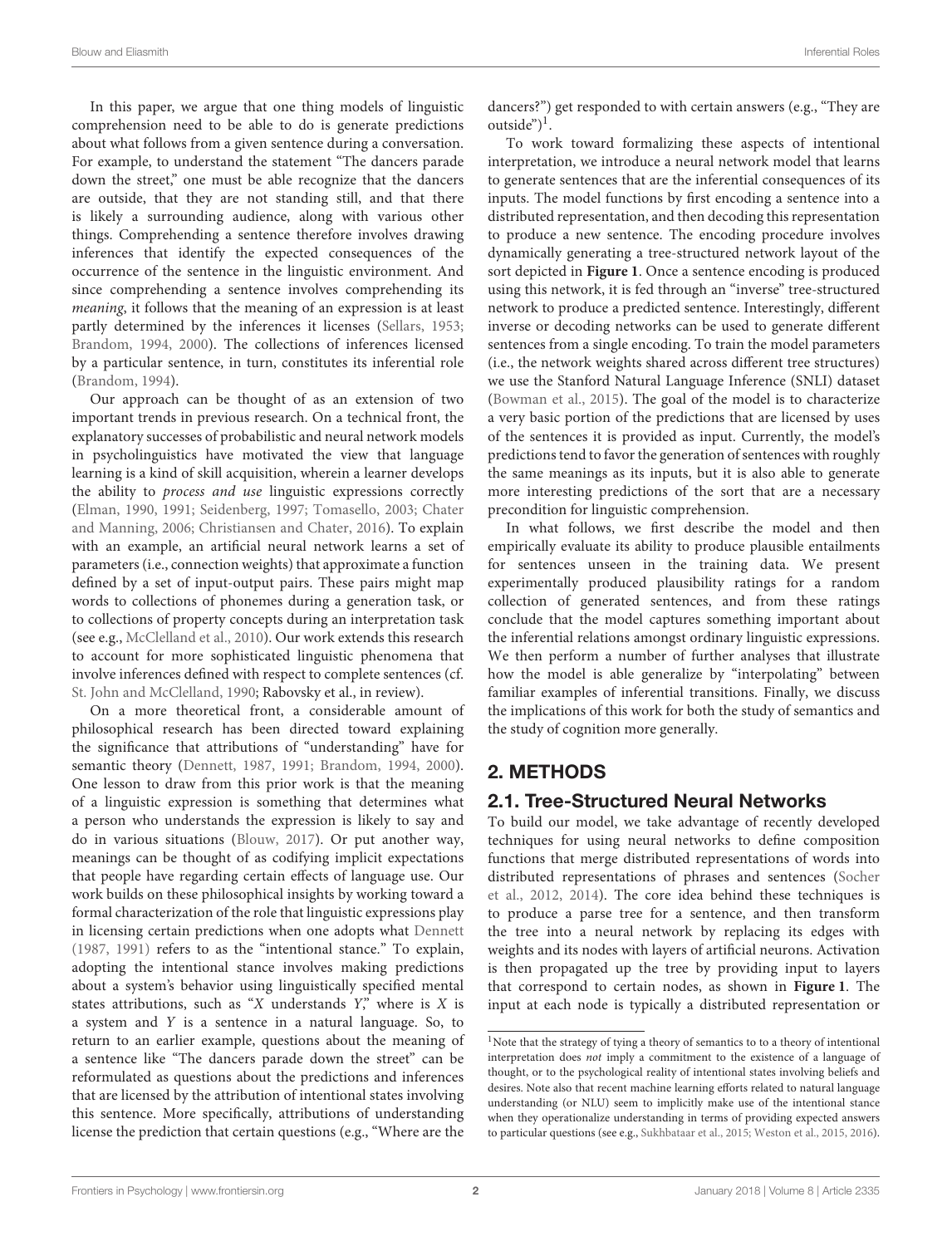

<span id="page-2-0"></span>FIGURE 1 | Sentence encoding with a dependency tree recursive neural network (DT-RNN). A dependency parser is used to produce the computational graph for a neural network, which is then used to produce a distributed representation of sentence by merging distributed representations of individual words. The layers marked with x correspond to input word embeddings, while layers marked with h correspond to the tree's encoding of these words. Figure adapted from [Socher et al. \(2014\)](#page-13-8).

"embedding" corresponding to a single word (see e.g., Landauer and Dumais, [1997;](#page-13-12) [Jones and Mewhort, 2007;](#page-13-13) [Turney and Pantel,](#page-13-14) [2010;](#page-13-14) [Mikolov et al., 2013\)](#page-13-15).

It is possible to apply these methods using arbitrary tree structures, and we adopt a dependency-based syntax in the experiments described below. There are three reasons for this choice [\(Socher et al., 2014\)](#page-13-8). First, the assignment of different network weights to different dependency relations allows for the creation of networks that are more sensitive to syntactic information. Second, the semantic role of an individual word can often be read off of the dependency relation it bears to a head word, which allows for the creation of networks that are also sensitive to semantic information. Finally, dependency trees are less sensitive to arbitrary differences in word order, which helps to ensure that simple variations on a sentence get mapped to similar distributed representations. The specific model we adapt—the dependency-based tree-structured neural network (DT-RNN) is introduced in [Socher et al. \(2014\)](#page-13-8).

Some formal details concerning the behavior of DT-RNNs are helpful at this point. First, an input sentence s is converted into a list of pairs, such that  $s = [(w_1, x_1), (w_2, x_2), ... (w_n, x_n)]$ , where  $w$  is a word and  $x$  is the corresponding word embedding (i.e., a distributed representation produced using word2vec). Next, a dependency parser is used to produce a tree that orders the words in the sentence in terms of parent-child relations. Each node in this tree is then assigned an embedding in a two-step manner. First, all of the leaf nodes in the tree (i.e., nodes that do not depend on other nodes) are assigned embeddings by applying a simple transformation to their underlying word embeddings:

$$
h_i = f(W_v x_i + b)
$$
 (1)

where  $h_i$  is the embedding for some leaf node  $i$  in the tree,  $x_i$  is the embedding for the word corresponding to this node,  $W_{\nu}$  is a matrix that transforms word representations,  $b$  is a bias term, and  $f$  is an element-wise nonlinearity. Second, embeddings are recursively assigned to all of the non-leaf nodes by composing the embeddings of their children as follows:

$$
h_i = f(W_v x_i + \sum_{j \in C(i)} W_{R(i,j)} \cdot h_j + b)
$$
 (2)

where  $h_i$  is again the embedding for some node  $i$  in the tree,  $x_i$  is the embedding for the word corresponding to this node,  $j$  is an index that ranges over the children,  $C(i)$ , of the node  $i$ , and  $W_{R(i,j)}$  is a matrix associated with the specific dependency relation between node *i* and its *j*th child.  $h_j$  is the embedding corresponding to this child. So, in the example tree in **[Figure 1](#page-2-0)**, the embeddings for nodes 1, 4, and 6 would be computed first, since these nodes have no children. Then, embeddings will be computed for any nodes whose children now all have assigned embeddings (in this case, nodes 2 and 7). And so on, until an embedding is computed for every node.

Model training is done via backpropagation through structure [\(Goller and Kuchler, 1996\)](#page-13-16) and requires that a cost function be defined for the sentence embeddings produced at the root of each tree. The free parameters are the weights  $W_v$  and  $W_{r \in R}$ , along with the bias term *b*. Word embeddings can also be finetuned over the course of training. The number of dependency relations, and hence the number of weight matrices in the model, depends on the specific syntactic formalism that is used. In the experiments described below, a standard set of 45 dependency relations defines the syntax that is used by the model's parser.

## 2.2. Cost Functions for Entailment Generation

Choosing an appropriate cost function for a recursive neural network can be difficult, since it is not always clear what makes for a "good" sentence embedding. It is accordingly common to see these networks applied to narrow classification tasks such as the prediction of sentiment ratings (e.g., [Socher et al., 2012\)](#page-13-7). Our goal is define an optimization objective that accounts for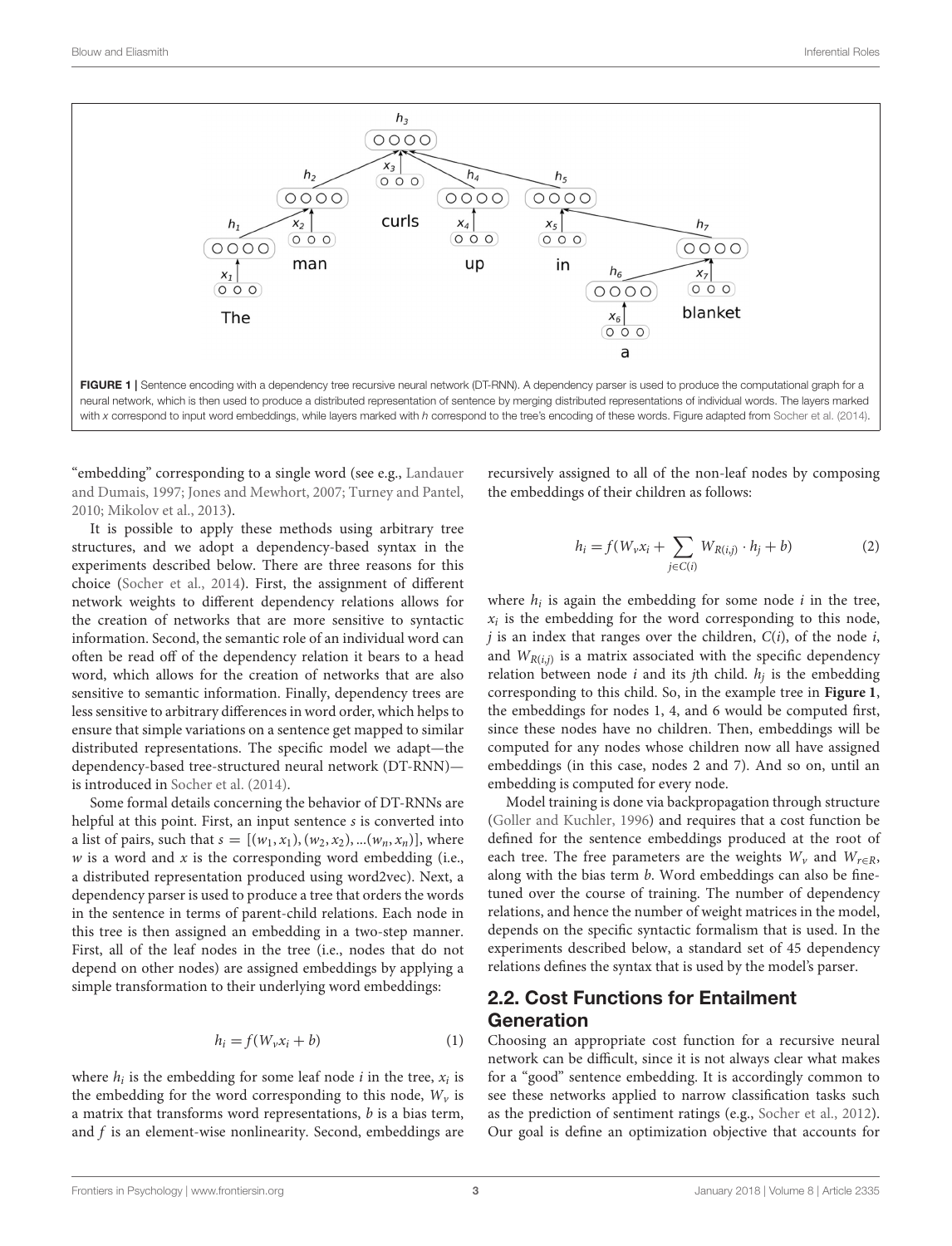

<span id="page-3-1"></span>the principle that understanding a linguistic expression involves drawing inferences about what follows from it.

To accomplish this goal, we define a model composed of two DT-RNNs, one that encodes an input sentence into a distributed representation, and another that decodes this representation into a new sentence that is entailed by the input sentence. This model is inspired by [Iyyer et al.'s \(2014\)](#page-13-17) work using DT-RNNs analogously to autoencoders, but introduces a decoding procedure that computes an appropriate response to the input sentence, rather than merely reconstructing it. It is then possible to iterate these encoding and decoding procedures to produce chains of entailments, as proposed by [Kolesnyk et al. \(2016\)](#page-13-18), who use a sequence-based encoder and decoder. It is also possible analyze the effect on the decoding procedure of substituting individual words and phrases into an input sentence, as shown in section 3.4 below.

The model is trained on pairs of sentences standing in entailment relations. A dependency parser<sup>[2](#page-3-0)</sup> is again used to produce a tree-structured network for each sentence, but the network associated with the second sentence is run in reverse, as shown in **[Figure 2](#page-3-1)**. A word prediction is generated at each node in this second tree using a softmax classifier, which allows us to define a cross-entropy loss function over nodes and trees as follows:

$$
J(\theta) = -\sum_{i} \sum_{j} t_j^{(i)} \log p(c_j^{(i)} | s_i)
$$
 (3)

where  $t_j^{(i)}$  is the target probability (i.e., 1) for the correct word at the *j*th node in the *i*th training example,  $p(c_j^{(i)}|s_i)$  is the computed probability for this word given the input sentence  $s_i$ , and  $\theta$  is the set of combined parameters for the encoder and decoder DT-RNNs. Intuitively, this cost function penalizes model parameters that fail to assign a high joint probability

to the collection of word predictions in the decoder that correspond to the correct entailment for a given input sentence. More formally, the training objective is to maximize the log probability of the example entailments provided in the training data.

Learning is done via stochastic gradient descent by backpropogating through both the decoder and encoder tree for each training example. The result of training is a set of weights associated with dependencies for both encoding and decoding, a set of weights for predicting a distribution over words from a node embedding for each dependency, a set of biases (we allow dependency-specific biases), the input transformation matrix  $W_{\nu}$ , and the softmax classifier weights. When the trained model is used to perform inference using a novel input sentence, the encoder DT-RNN is assembled into a tree using the learned encoding weights. The decoder DT-RNN is then also assembled into a tree using the learned decoding weights, and activation is propagated through the encoder and into the decoder to produce a probability distribution over words at each tree node. The words with the highest probability at each node are then used to construct the predicted entailment for the input sentence. The tree structure for the decoder can either be selected randomly or stipulated ahead of time.

#### 2.3. Training Data and Training Procedure

To train the encoder and decoder components of the model, we use a subset of the SNLI corpus [\(Bowman et al., 2015\)](#page-12-9). This corpus is a recently released dataset consisting of 570,152 sentences pairs labeled with inferential relationships. The first sentence in each pair is referred to as the premise, while the second sentence is referred to as the hypothesis. If the hypothesis follows from the premise, then the pair is labeled as an example of entailment. If the hypothesis is inconsistent with the premise, the pair is labeled as an example of contradiction. And if the hypothesis might or might not be true given the premise, then the pair is labeled as neutral.

<span id="page-3-0"></span> $^2\rm{We}$  use the SpaCy python library, available at<https://spacy.io>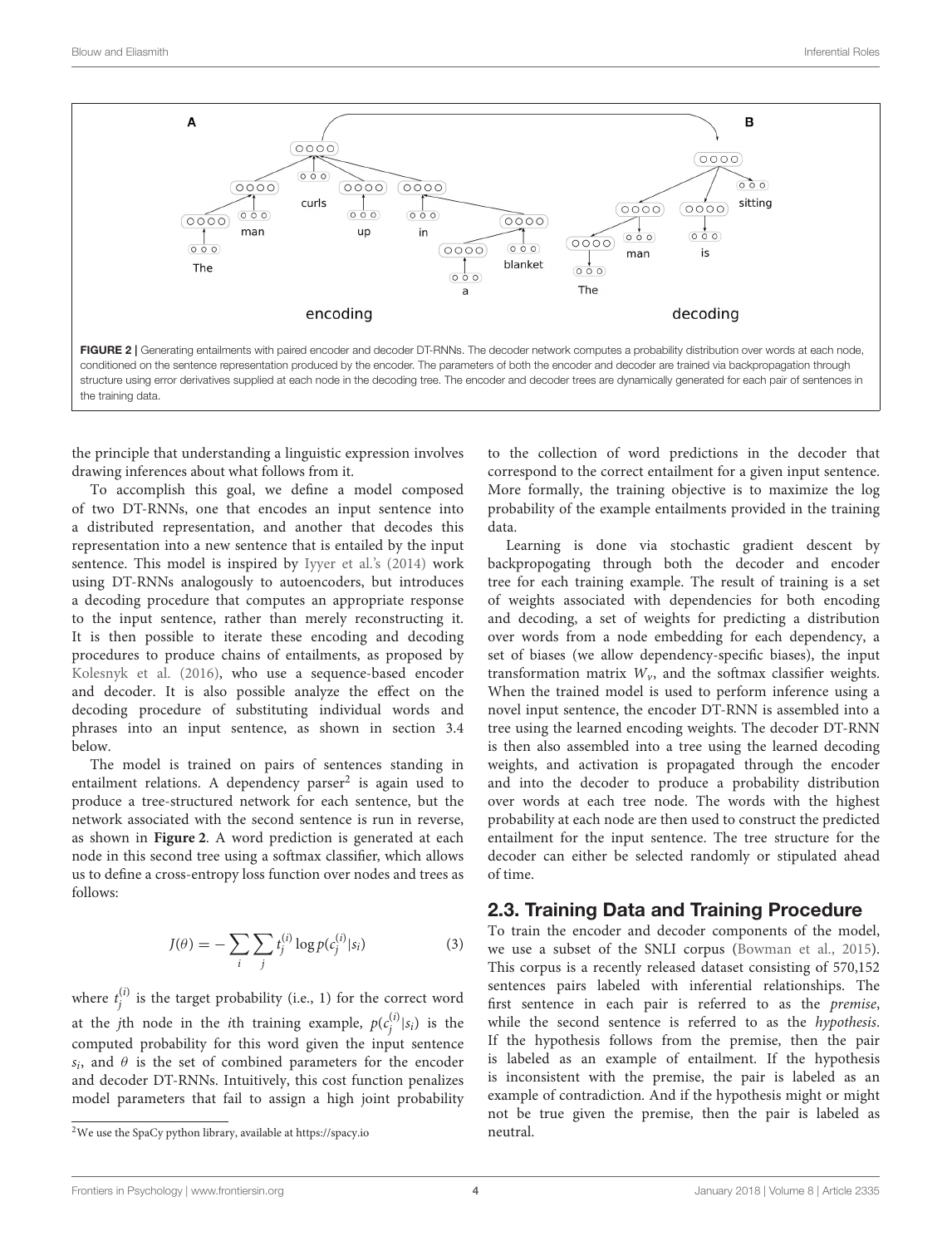Each sentence pair is generated by providing a human annotator $3$  with an image caption (but not the corresponding image), and then asking them to write three further captions: one which is definitely also true of the image, one which might be true of the image, and one which is definitely not true of the image. To illustrate with an example, one initial caption is "Under a blue sky with white clouds, a child reaches up to touch the propeller of a plane standing parked on a field of grass," and the annotator produced the following three additional captions: "A child is reaching to touch the propeller of a plane" (entailment), "A child is reaching to touch the propeller out of curiosity" (neutral), and "A child is playing with a ball" (contradiction). The use of image captions is designed to eliminate ambiguities concerning event and entity co-reference across the sentences in a given pair. Approximately ten percent of the resulting pairs were subject to a further validation step in which four additional annotators assigned them one of the three relationship labels. The results of this data validation suggest that inter-annotator agreement is very high, with ∼98% of validated sentence pairs receiving a consensus label (i.e., at least three of the five annotators are in agreement).

Since our interest is in generating entailments, we only consider pairs labeled with the entailment relation. To reduce the amount of noise and complexity in the dataset, we also perform some simple pre-processing. First, we screen for misspelled words, $\rm ^4$  $\rm ^4$  and eliminate all sentence pairs containing a misspelling. The resulting vocabulary for the model consists of 22,495 words. Second, we eliminate all sentence pairs containing a sentence longer than 15 words in order to avoid fitting model parameters to a small number of very long sentences that produce highly complex dependency trees. After preprocessing, the data consists of a 106,246-pair training set, a 1,700-pair development set, and 1,666-pair test set. Within the training set, 89,458 premise sentences occur in a single training pair, while a further 3,998 sentences occur in multiple training pairs. The maximum number of pairs a unique premise sentence occurs in is 11 (i.e., their are 11 pairs in the training set with the same premise sentence), while the average number of pairs a premise sentence occurs in is 1.14. These statistics indicate that the model generally only has access to a single example of a correct inference for each premise sentence in the training data.

Model training is in accordance with the procedure described in the previous subsection. Specifically, for each pair of sentences in the training data, activation is propagated through the dynamically assembled encoder and decoder networks, so as to produce a probability distribution over words at each node in the decoder. An error signal determined by the difference between this computed distribution and the target distribution at each node is then used to compute a gradient for all of the parameters in the model, which include: (1) word2vec embeddings for each vocabulary item; (2) an encoding weight matrix, a decoding weight matrix, and bias vector for each of the 45 syntactic <span id="page-4-2"></span>TABLE 1 | Examples of entailments generated from novel test sentences.

| Input sentence                                               | <b>Generated entailment</b>      |
|--------------------------------------------------------------|----------------------------------|
| The 3 dogs are cruising down the street.                     | The dogs are on the street.      |
| Woman reading a book with a grocery tote.                    | A woman reading with a book.     |
| The man in colorful shorts is barefoot.                      | The man wearing in the shorts.   |
| A man laughing while at a restaurant.                        | A man laughing at a restaurant.  |
| Two individuals are using a photo kiosk.                     | The people are at a kiosk.       |
| A man pulling items on a cart.                               | A man pulling on a cart.         |
| Three people are riding a carriage pulled by<br>four horses. | A horses riding with a carriage. |

dependencies used by the SpaCy parser; (3) the embedding transformation matrix  $W_{\nu}$ ; and (4) softmax classifier weights for predicting words at nodes in the decoder. Prior to training, each set of weights associated with a syntactic dependency is initialized as a 300  $\times$  300 identity matrix with mean-zero Gaussian noise for both the encoder and decoder. The word transformation matrix,  $W_{\nu}$ , is initialized in the same way. Biases are initialized as the zero vector. Classifier weights are initialized using word2vec embeddings. Hyper-parameters include the learning rate, the annealing schedule, and the number of training iterations. These parameters were minimally hand-tuned by using the measure of entailment accuracy (described in the next section) on the development set. After tuning, the initial learning rate was set to 6e-4, and then progressively halved upon processing 45, 60, and 80 random samples of 10,000 pairs of items from the training set. Training was terminated after processing 100 samples of 10,000 pairs (i.e., roughly 10 passes through the training data).

As an initial illustration of the kind of model performance this training results in, **[Table 1](#page-4-2)** provides some examples of entailments produced for sentences drawn from the SNLI test set. The same decoding tree is used to produce each of these entailments, which suggests that the model is capable of producing plausible entailments under fixed syntactic constraints. It is also worth noting that each example here is only the most probable entailment given the decoding tree. It is therefore theoretically possible to compute ranked collections of entailments with each tree. To provide an illustration, **[Table 2](#page-5-0)** indicates how word probabilities are assigned to each node in a fixed decoding tree for a training sentence. As this example shows, the model learns probabilistic relations that allow it to go somewhat beyond the explicit meaning of the familiar input sentence. For instance, given that officers are mentioned in the input sentence, the model assigns a high probability to them being uniformed, blue (i.e., police), or green (i.e., military). Likewise, given that the officers are in a golf cart, the model assigns a high probability to them being on a course, or being with equipment (abbreviated as "equip" in **[Table 2](#page-5-0)**). Given that the input sentence is only paired with the entailment "Two people in a golf cart" in the training data, these probabilistic relations indicate that model is learning to meaningfully generalize between example inferential transitions to some degree.<sup>[5](#page-4-3)</sup>

<span id="page-4-0"></span> $^3 \rm{These}$  annotators were recruited through Amazon Mechanical Turk. See Bowman et al. [\(2015\)](#page-12-9) for details.

<span id="page-4-1"></span><sup>4</sup>We use the PyEnchant python library, available at [http://pythonhosted.org/](http://pythonhosted.org/pyenchant/) [pyenchant/.](http://pythonhosted.org/pyenchant/)

<span id="page-4-3"></span><sup>5</sup>Note that the probabilities listed in **[Table 2](#page-5-0)** are rounded to two decimals, and so may not sum exactly to 1 in all cases.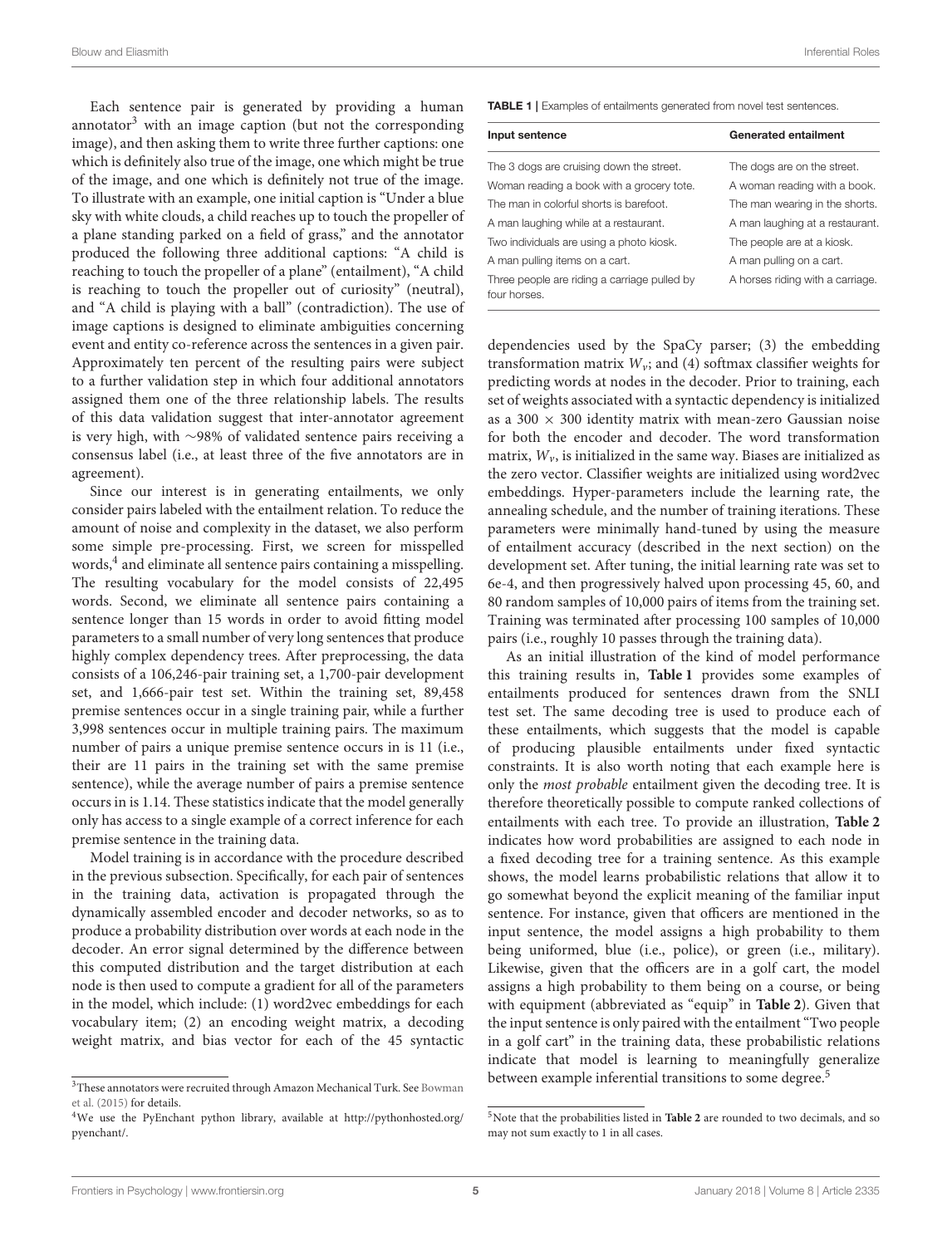<span id="page-5-0"></span>TABLE 2 | Decoder word probabilities for the sentence "Two officers sitting in a golf cart."

| the           | 0.89 uniformed 0.18 and 1.0 blue 0.16 people 0.27 are 0.23 in 0.43 cart 0.68 with 0.6 a 0.89 course 0.34 |  |  |                                                                                                  |  |  |  |  |  |                               |      |
|---------------|----------------------------------------------------------------------------------------------------------|--|--|--------------------------------------------------------------------------------------------------|--|--|--|--|--|-------------------------------|------|
| a 0.09 blue   |                                                                                                          |  |  | 0.15 or 0.0 green 0.12 officers 0.24 sitting 0.14 on 0.22 course 0.12 of 0.28 the 0.11 golf 0.19 |  |  |  |  |  |                               |      |
| some 0.01 old |                                                                                                          |  |  | 0.07 of 0.0 yellow 0.11 men 0.14 people 0.03 with 0.18 equip. 0.04 in 0.08 an 0.01 equip. 0.18   |  |  |  |  |  |                               |      |
|               | an 0.0 green                                                                                             |  |  | 0.03 but 0.0 white 0.05 they 0.04 sit 0.02 near 0.06 golf 0.03 on 0.03 this 0.0 cart 0.15        |  |  |  |  |  |                               |      |
|               | these 0.0 military                                                                                       |  |  | 0.03 plus 0.0 brown 0.05 workers 0.02 is 0.02 at 0.05 hole                                       |  |  |  |  |  | 0.01 near 0.01 each 0.0 glove | 0.01 |

#### 3. EXPERIMENTS

To evaluate the model, we perform a number of experiments that illustrate how it generates entailments for arbitrary linguistic expressions. The first experiment provides a quantitative assessment of how well the model is able to learn from examples of correct inferential transitions between sentences. Specifically, for a set of novel test sentences, we measure the percentage of correct word-level predictions relative to the entailments for these test sentences present in the dataset. The second experiment provides an empirical assessment of the plausibility of entailments generated by the model for a random selection of novel test sentences. Very roughly, human subjects are asked to rate the likelihood that model-generated entailments are true given that the sentences provided as inputs to the model are also assumed to be true. Together, these two experiments provide an initial quantitative measure of how well the model is able to generate sentences that are the inferential consequences of its inputs.

The remaining assessments of the model expand on these initial measures. The third experiment, following [Kolesnyk et al.](#page-13-18) [\(2016\)](#page-13-18), involves iterating the encoding-decoding procedure to generate chains of entailments from a given input sentence. Interestingly, this sort of iteration can be used to explicitly build out inferential roles for arbitrary input sentences, as illustrated in section 3.3 below. The fourth experiment involves substituting individual words in an input sentence to identify whether the model is able to "interpolate" between known examples of correct inferential transitions to produce novel transitions that are nonetheless correct. A further goal of this substitutional analysis is to evaluate the extent to which the model is able to learn wordlevel indirect inferential roles of the sort discussed by [Brandom](#page-12-1) [\(1994\)](#page-12-1). To measure the sensitivity of the model's predictions to individual words, we collect human plausibility ratings for model generated entailments that are produced by substituting nouns into random collections of input sentences from the SNLI test set. These ratings indicate the degree to which the model is able to generate appropriate entailments from a range of sentences that all contain a specific word. The final experiment is the most speculative in nature, and is designed to condition the model's generation of an entailment on a further input such as a prompt or a question. The goal of this experiment is to evaluate the extent to which the model is able to selectively navigate the inferential roles it assigns to particular sentences. If successful, this kind of selective navigation provides a foundation for more complicated forms of question-answering that many researchers take to be at the core of intelligence [\(Weston et al., 2015,](#page-13-10) [2016\)](#page-13-11).

#### 3.1. Evaluating Entailment Accuracy

Within the SNLI corpus, recall, the first sentence in each pair is referred to as the "premise" while the second sentence is referred to as the "hypothesis." In the procedure just described, the model is essentially learning to predict the hypothesis paired with each example premise in the training data. It is therefore possible to measure how accurately the model performs this task. Specifically, one can measure the proportion of nodes in the model's decoder for which the predicted word is the same as the correct word in the relevant hypothesis sentence. A caveat is that the tree for this sentence must be provided to the decoder, such that input activities are propagated through paired trees of the sort depicted in **[Figure 2](#page-3-1)**, where the decoder tree is the correct tree for the conclusion of the inferential transition being considered.

When applied to the training set, this accuracy measure indicates the extent to which the model has "memorized" the example inferential transitions it was presented during learning. When applied to the test set, the measure indicates whether the model has learned something that allows it to correctly predict specific inferential transitions in novel situations. It is worth noting that this measure is not entirely ideal in the case of the test set, since the model might generate a plausible entailment from a premise sentence that is nonidentical to the specific entailment that is present in SNLI. It is also worth noting that prior work involving SNLI has almost uniformly focused on the problem of classifying sentence pairs. As such, we cannot easily draw comparisons to earlier work, since here we are tackling the more difficult problem of generating a sentence, rather than classifying provided sentences. The literature on "recognizing textual entailment" similarly focuses on classification rather than generation (see e.g., [Giampiccolo et al., 2007\)](#page-13-19), and hence is not a suitable target for comparison.

The results of computing entailment generation accuracies on the both training and test sets are presented in **[Table 3](#page-6-0)**. A baseline accuracy of chance computed via a random initialization of model parameters is also reported. The model performs considerably better than chance, both because it has a large number of free parameters and because it is able to use syntactic information to condition its word predictions on partof-speech information implicit in the structure of a decoding tree. For example, if the tree requires a particular word to be a determiner, then the number of plausible candidate words shrinks drastically, since there are only a handful of determiners in English (e.g., "the," "a," etc.). The model also generalizes reasonably well to novel test sentences, with a fairly limited drop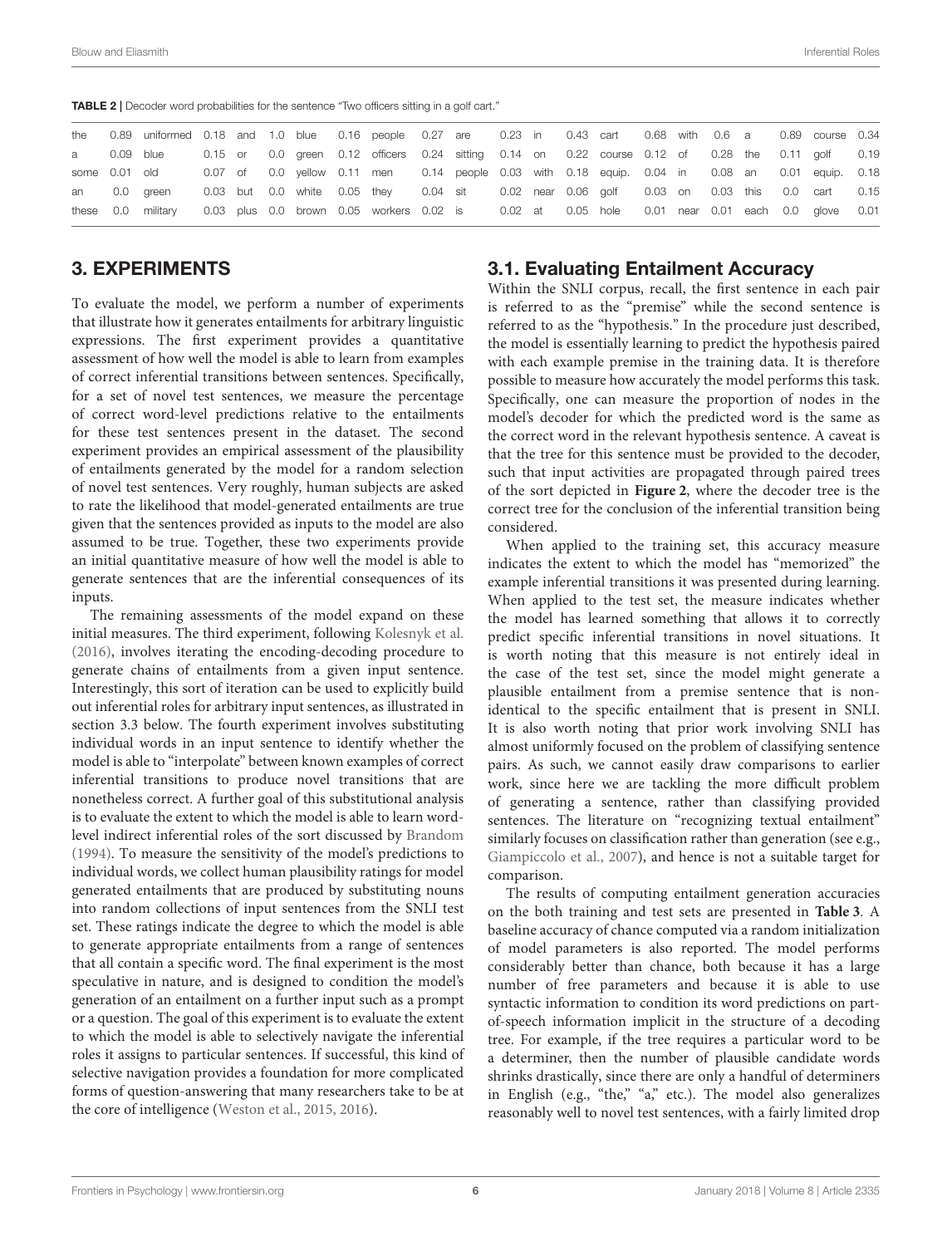<span id="page-6-0"></span>

| <b>TABLE 3</b>   Word-level accuracy for entailment generation. |  |
|-----------------------------------------------------------------|--|
|-----------------------------------------------------------------|--|

| Model           | Training set (%) | Test set $(\% )$ |
|-----------------|------------------|------------------|
| Chance          | 6.0              | 5.9              |
| Encoder-Decoder | 70.5             | 60.1             |

in accuracy.[6](#page-6-1) One point to note concerning this generalization is that extremely high accuracies on the test set are not entirely desirable, since they would indicate that the model has learned to exclusively predict a specific inferential transition for each input sentence. However, there are numerous examples of correct inferential transitions involving such sentences, and the model should ideally be learning to assign a high likelihood to all of them.

Overall, the fact the model can generate the example inferential transitions in the SNLI test set with a fairly high degree of accuracy provides good initial evidence that it is able to capture the inferential roles of certain ordinary linguistic expressions. Examples of the sort listed in **[Table 1](#page-4-2)**, moreover, suggest that these inferential roles are often comprised of wellformed sentences that a competent speaker of English could readily understand.

#### 3.2. Evaluating Entailment Plausibility

One limitation of the assessments just described is that they do not provide a quantitative measure of how plausible or comprehensible the sentences produced by the model are. We therefore perform a simple study in which human subjects are asked to evaluate the plausibility of model-generated sentences. During the study, participants are shown a series of sentences introduced as true captions of unseen images. For each caption, the participants are shown an alternate caption and asked to evaluate the likelihood that it is also true of the corresponding image. Evaluations are recorded using a five point Likert scale that ranges from "Extremely Unlikely" (1) to "Extremely Likely" (5). The original caption in each case is the first sentence in a pair randomly chosen from the SNLI test set, while the alternate caption is either (a) model-generated, (b) the SNLI entailment, (c) the SNLI contradiction, or (d) the SNLI neutral hypotheses. An experimental design is used in which participants are all shown the same main captions, but are randomly assigned to see only one of (a-d) as the alternate caption. This ensures both that each participant rates only one caption per premise sentence (so as to avoid order effects), and that each participant sees a mix of all the alternate caption types (so as to avoid different participants implicitly adopting different rating scales). All model-generated sentences were produced using a decoding tree selected at random from the set of twenty decoding trees that were the most frequently used during training.

Eighty participants from the United States were recruited through Amazon's Mechanical Turk. The main captions were identical across conditions, and each participant was asked to rate 20 caption pairs. Participants were paid \$0.80 for their <span id="page-6-2"></span>TABLE 4 | Plausibility ratings for inferential relations.

| Source | <b>Status</b> | Mean likert rating (1-5) | Confidence interval* |
|--------|---------------|--------------------------|----------------------|
| Human  | Entailment    | 4.38                     | [4.31, 4.47]         |
| Model  | Entailment    | 3.59                     | [3.45, 3.73]         |
| Human  | Neutral       | 3.71                     | [3.61, 3.81]         |
| Human  | Contradiction | 1.51                     | [1.42, 1.60]         |
|        |               |                          |                      |

\*Margins are bootstrapped 95% confidence intervals.

time. Four participants failed to complete the study and did not have their responses included in the results. Repeat participation was blocked by screening Mechanical Turk worker IDs. The study was approved by a University of Waterloo Research Ethics Committee, and all participants provided informed consent prior to participation.

The Likert ratings collected during the study are assessments of the plausibility of the inferential transition from one sentence (the main caption) to another (the alternate caption). The transitions involving sentence pairs drawn directly from SNLI offer a kind of gold standard for both good, bad, and neutral transitions. The results shown in **[Table 4](#page-6-2)** indicate that modelgenerated transitions are rated quite positively, and much closer to the SNLI entailments than to the SNLI contradictions. The SNLI neutral hypotheses are rated slightly higher than the modelgenerated entailments, but this may be due to the fact that these hypotheses are often very likely though not guaranteed to be true given the premise sentence. For example, one of the neutral pairs used in the experiment involves an inference from "Child getting ready to go down a slide" to "The child will go down the slide." Given these considerations, the study provides preliminary evidence in support of the claim that the model is able to generate sentences that are at the very least quite likely to follow from its input.<sup>[7](#page-6-3)</sup>

To provide a statistical measure of the difference between model-generated entailments and SNLI entailments, we compute Cohen's d as measure of effect size. This measure indicates the degree to which an experimental manipulation (e.g., shifting from human-generated to model-generated sentences) alters the distribution of responses. For a comparison of modelgenerated and human-generated entailments,  $d = -0.703$ , which indicates that roughly 76% of responses to "Model-Entailment" items are below the mean response for "Human– Entailment" items [\(Becker, 2000\)](#page-12-10). For a comparison of modelgenerated entailments and human-generated neutral hypotheses,  $d = -0.101$ , which indicates that roughly 54% of responses to "Model-Entailment" items are below the mean response for "Human–Neutral" items [\(Becker, 2000\)](#page-12-10). Given that 50% of responses would be below the mean if these distributions were identical, these quantitative results support our conclusion that

<span id="page-6-1"></span><sup>&</sup>lt;sup>6</sup>If the model were merely memorizing the example inferential transitions present in the training data, then this drop would likely be much higher.

<span id="page-6-3"></span> $^7\rm{Notice}$  too that if a selected decoding tree requires producing an entailment that is longer than the input sentence, then it is likely that new information will have to be added that will prevent the predicted inferential transition from being strictly truth-preserving (simply because more words are now present). Thus, anytime the generated sentence is longer than the input sentence, the Neutral category of sentence pairs might be the appropriate target of comparison.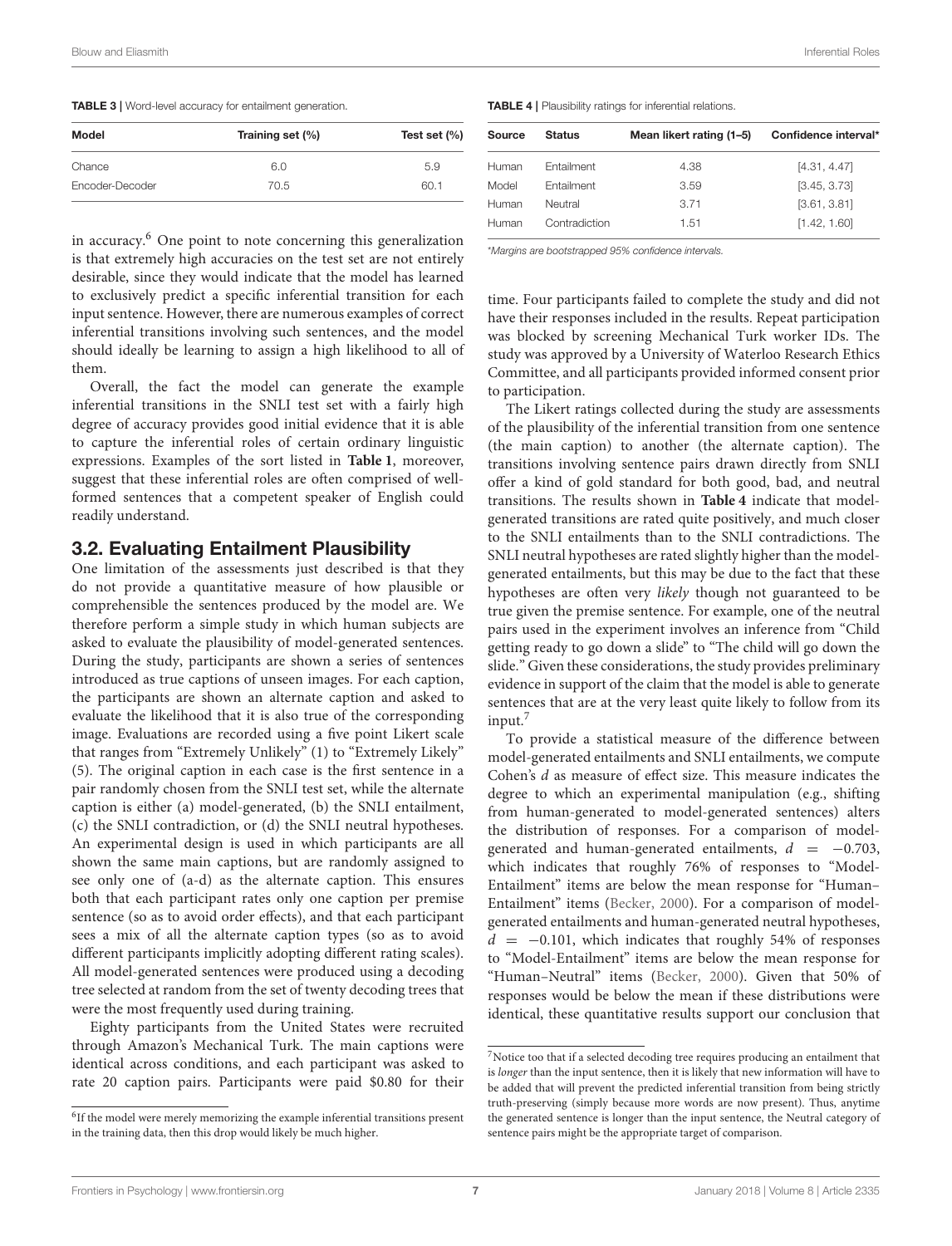the model is able to generate sentences that are at the very least quite likely to follow from its input.

# 3.3. Iteration Analysis

Once an input sentence has been passed through the model to generate an entailment, it is possible to use this entailment as a new input to the model. Repeated applications of the model accordingly make it possible to chart out the inferential role of particular starting sentence. **[Figure 3](#page-7-0)** presents a simple example of an inferential role in which the sentence "Some kids are wrestling on an inflatable raft" is mapped onto a number of its inferential consequences. **[Figure 4](#page-8-0)** presents a slightly different example in which various sentences describing men doing things outdoors are eventually mapped onto the sentence "A man is outside." One advantage of using tree-structured rather than recurrent networks in the model is that different decoding trees can be applied to a single sentence encoding, allowing for the generation of multiple entailments from the same sentence.

Two general points can be made here. First, iterative applications of the model can be used to either generate sentences that are (a) increasingly specific, or (b) increasingly general [\(Kolesnyk et al., 2016\)](#page-13-18). If a predicted entailment is longer than the input sentence, then it tends to describe a more specific situation. For instance, the sentence "A bird is in a pond" can be used to generate the sentence "A little bird is outside in a small pond" by using a decoding tree with nodes for two additional adjectives and an additional adverb. If a predicted entailment is shorter than an input sentence, then it tends to describe a more general situation. For instance, the sentence "A little bird is outside in a small pond" can be used to generate the sentence "A bird is outside" by using a simple decoding tree with four nodes.

Second, these capacities for specification and generalization suggest that the inferential transitions codified by the model can be either inductive or deductive in nature. For example, the inference from "A bird is in a pond" to "A little bird is outside in a small pond" is not strictly truth-preserving and therefore inductive. The inference from "A little bird is outside in a small pond" to "A bird is outside," on the other hand, is strictly truthpreserving and therefore deductive. Interestingly, none of these inferences are formal in the sense that they are licensed strictly by the structure of the input sentence. Rather, they are examples of what [Sellars \(1953\)](#page-13-2) and [Brandom \(1994\)](#page-12-1) refer to as material inferences, or inferences that are licensed solely by a linguistic expression's meaning.

The most important lesson to draw from this examination of iterative prediction is that it illustrates how the model assigns an inferential role to every possible expression that can be formed from the words in its vocabulary. To explain, the model maps each input sentence onto a set of predictions concerning its inferential consequences. The model can then be used to map each sentence in this set to produce further predictions ad infinitum. As such, it is possible to use the model to build networks of the sort shown in **[Figures 3](#page-7-0)** and **[4](#page-8-0)** for all possible input sentences. These networks, in turn, are explicit representations of the inferential roles the model assigns to particular sentences. Overall, since the model does not change as it is used to create these networks, it is fair to say that it predicts a network of entailments for every sentence that can be produced from the model's vocabulary.

Of course, nothing guarantees that these inferential roles are appropriate for all of the sentences in a given language. It would be rather miraculous if a simple model trained on one hundred thousand entailment pairs managed to always generate plausible inferential transitions in novel scenarios. There is nonetheless some degree of fit between the inferential roles defined by this model and the inferential roles that govern the use of ordinary language. The goal of model development, then, is to steadily improve this degree of fit.



<span id="page-7-0"></span>generating a predicted entailment after encoding the sentence at the beginning of each arrow. The entire network is generated starting with only the initial sentence at the center of the diagram, which is drawn from the SNLI test set. Different decoding trees are used to generate the different entailments from the initial sentence.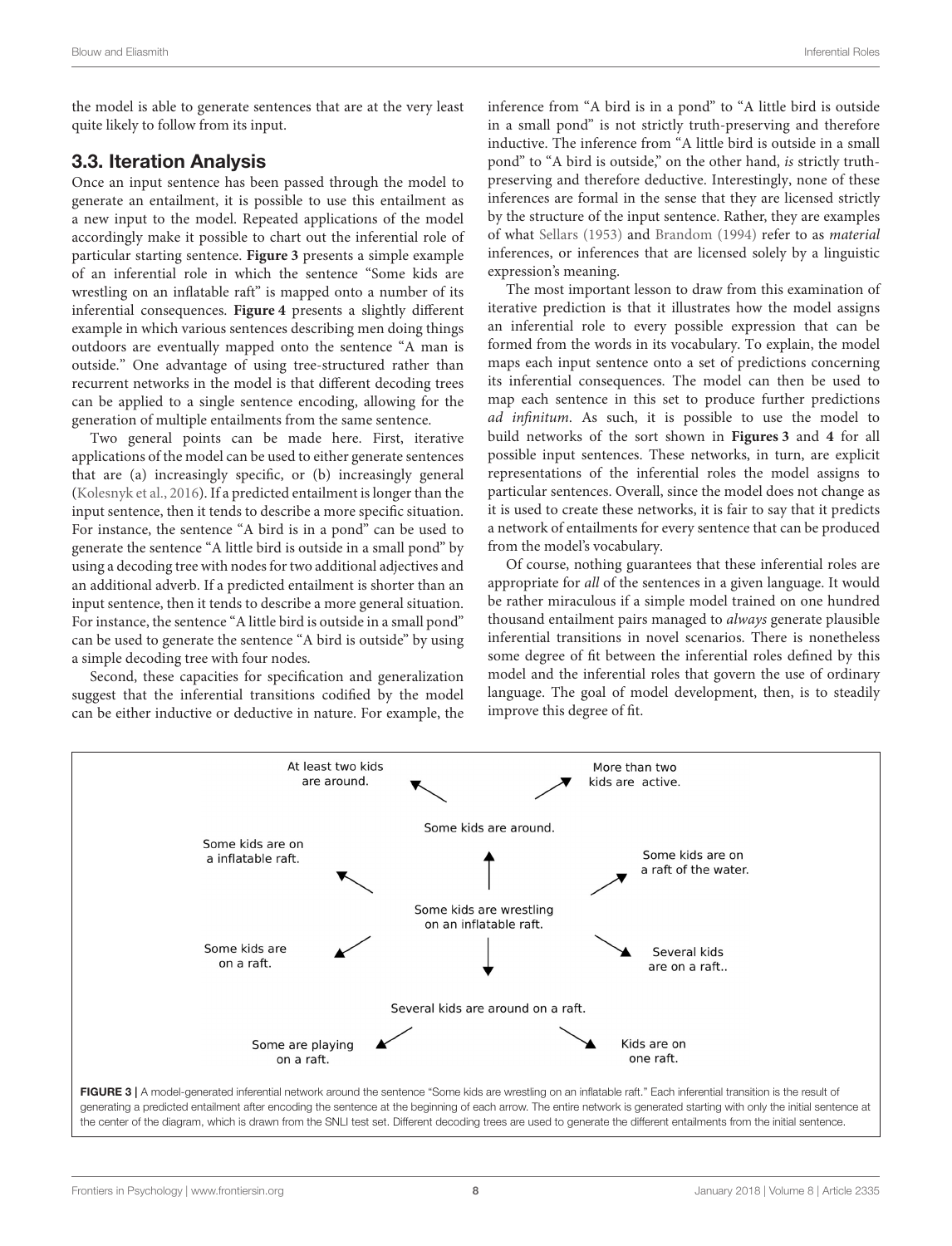

### <span id="page-8-0"></span>3.4. Substitution Analysis

Proponents of inferential approaches to semantics typically characterize the meanings of individual words in terms of their effects on the inferential roles of the sentences in which they occur [\(Block, 1986;](#page-12-11) [Brandom, 1994,](#page-12-1) [2000\)](#page-12-2). The "indirect" inferential role associated with a particular word is then analyzed by swapping it into and out of a variety of different sentences to observe the resulting changes to the kinds of inferences that are licensed by these sentences [\(Brandom, 1994\)](#page-12-1). Interestingly, the model introduced here can be used to perform this kind of analysis. If individual words in the model's input sentence are replaced, it becomes possible to identify the impact these words have on the inferential transitions that the model predicts. In **[Table 6](#page-9-0)**, for instance, the replacement of a subject noun or a main verb in an input sentence can be seen to have significant effects on the kinds of entailments that are generated by the model.

There are two ways to think about the significance of this substitutional manipulation of the model's behavior. On the one hand, substitution can be used to assess how well the model is able to "interpolate" between the example inferential transitions it was trained on. To explain, any two sentences in the training data can be treated as substitutional variants of one another, provided that enough substitutions are made.[8](#page-8-1) For example, the sentence "The dog chased after the cat" is a substitutional variant of "The woman drove the car"—"dog" is swapped for "woman," "chased" is swapped for "drove," "after" is swapped for the empty string, and "cat" is swapped for "car." If both of these sentences are part of inferential transitions found in the training data, then it is possible to evaluate how the model generalizes beyond these transitions by testing it on inputs that are the substitutional intermediaries of the original sentences. On the other hand, substitutions can also be used to identify specific inferential patterns that are associated with particular expression types (e.g., pronouns, quantifiers, etc.).

To provide an assessment of how well the model learns to accommodate the indirect inferential patterns associated with particular words, we performed an additional experiment in which subjects provide ratings of entailments generated from collections of test sentences that have been modified to include a specific noun. To construct the input sentences used as main captions in the experiment, the following procedure was used. First, ten of the twenty most commonly occurring nouns in the training data were selected at random. Next, for each of these target nouns, twenty premise sentences were randomly chosen from the SNLI test set, and the target noun is used to replace the first occurrence of a noun in each sentence. After a set of twenty sentences per noun is created in this way, we screen each set for semantic anomalies by hand<sup>[9](#page-8-2)</sup> to produce a set of four novel input sentences involving each target noun. For each input sentence corresponding to a target noun, a model-generated entailment is produced using a randomly selected decoding tree, as before.

Sixty participants from the United States were recruited through Amazon's Mechanical Turk and paid \$0.50 for rating ten items. The same experimental design was used, with captions being randomly alternated between entailments generated by the model, entailments from the SNLI test set, and contradictions from the SNLI test set. The inclusion of these entailments and contradictions from SNLI was done to ensure that participant's ratings of the generated subsitutional inferences of interest were appropriately calibrated in relation to clear examples of entailment and contradiction. Five participants failed to complete the study and did not have their responses included in the results.

The results reported in **[Table 5](#page-9-1)** indicate that entailments generated from substitutionally-derived input sentences are rated as more similar to clear examples of entailment than to clear examples of contradiction. However, these substitutional entailments are rated somewhat more poorly than the basic model-generated entailments used in the previous study. And while comparisons across experiments are hazardous, it seems reasonable to infer that participants here are using the same rating scale as before, given that their ratings of SNLI entailments and contradictions closely replicate the earlier results. To provide a statistical measure of the difference between model-generated entailments and SNLI entailments in this experiment, we again compute Cohen's d. For a comparison of model-generated and human-generated entailments,  $d = -0.949$ , which indicates that roughly 83% of responses to "Model-Entailment" items

<span id="page-8-1"></span><sup>8</sup>We include insertions and deletions, which can be thought of as substitutions involving the empty string.

<span id="page-8-2"></span><sup>&</sup>lt;sup>9</sup>Simply replacing one noun in a sentence with another often yields infelicitous results. For example: "Two girls wearing hats are running through person drifts outside.'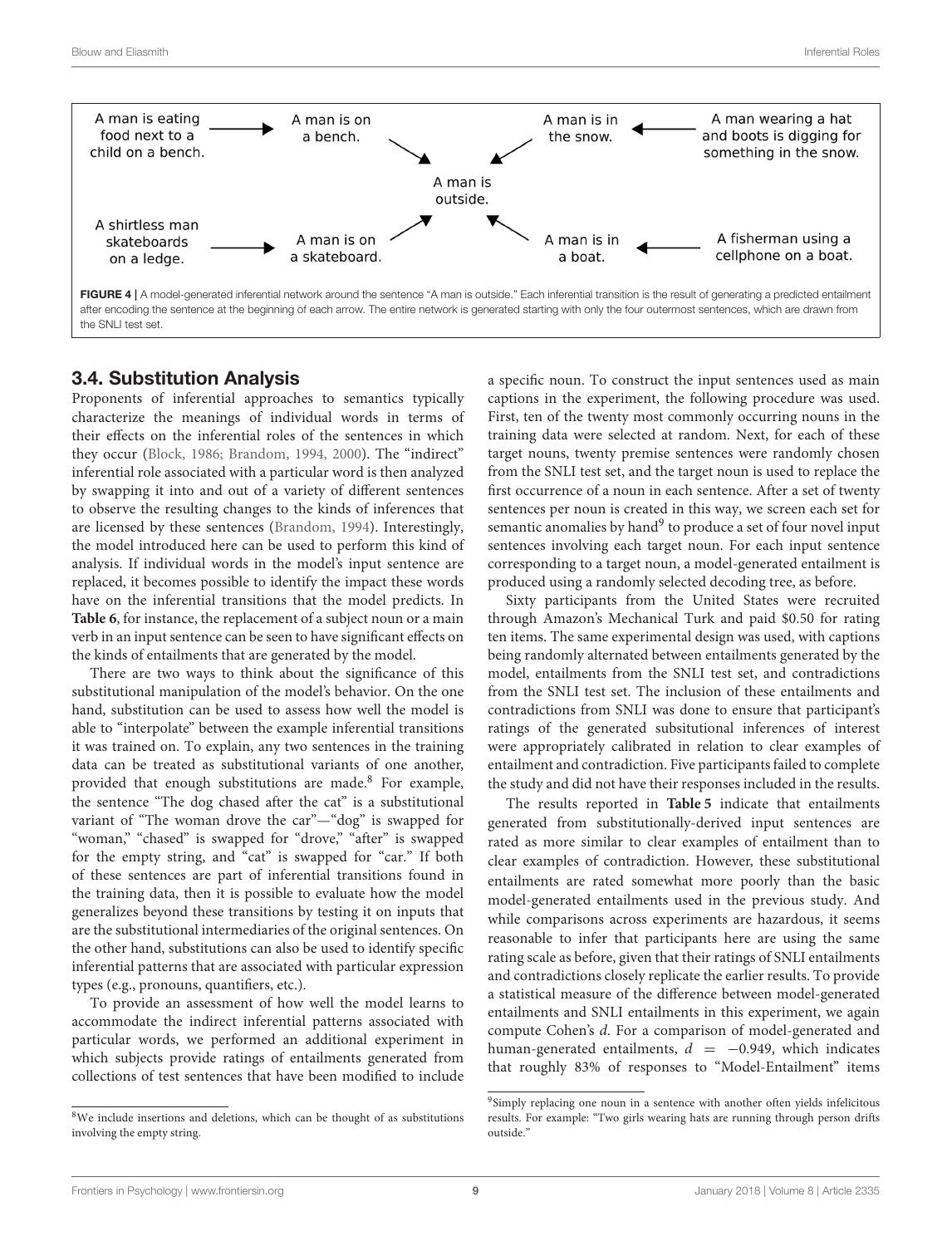<span id="page-9-1"></span>TABLE 5 | Plausibility ratings for substitution inferences.

| Source | <b>Status</b> | Mean likert rating (1-5) | Confidence interval* |
|--------|---------------|--------------------------|----------------------|
| Human  | Entailment    | 4.37                     | [4.21, 4.53]         |
| Model  | Entailment    | 3.26                     | [3.11, 3.41]         |
| Human  | Contradiction | 1.46                     | [1.32, 1.63]         |

\*Margins are bootstrapped 95% confidence intervals.

<span id="page-9-0"></span>TABLE 6 | Substitution analysis for "A boy in a beige shirt is sleeping in a car."

| Input sentence                                 | <b>Generated entailment</b>     |
|------------------------------------------------|---------------------------------|
| A boy in a beige shirt is sleeping in a car.   | A boy is sleeping in his car.   |
| A girl in a beige shirt is sleeping in a car.  | A girl is sleeping in her car.  |
| A man in a beige shirt is sleeping in a car.   | A man is sleeping in his car.   |
| A woman in a beige shirt is sleeping in a car. | A woman is sleeping in her car. |
| A man in a beige shirt is driving in a car.    | A man is driving a car.         |
| A person in a beige shirt is selling a car.    | A person is selling a car.      |

Underlining indicates a substituted word.

are below the mean response for "Human–Entailment" items [\(Becker, 2000\)](#page-12-10). In all, these results suggest that while the model is not able to always produce accurate entailments on the basis of the inclusion of a specific word in a sentence, the use of wordlevel substitutions does not drastically reduce the model's ability to generate plausible sentences (c.f.  $d = -0.703$  above).

On a more theoretical level, the main benefit of identifying indirect inferential roles is that many of the phenomena that semanticists have traditionally analyzed in truth-conditional terms can be re-analyzed in inferential terms. For example, one can test whether the model generates appropriate entailments for input sentences involving standard quantifiers like "some" and "every." Similarly, one can test whether the model generates appropriate entailments for input sentences that exhibit anaphoric relations involving pronouns that vary with respect to gender and plurality (e.g., "he" vs. "she" vs. "they," etc.). Further tests involving expressions that vary with respect to numerals (e.g., one, two, many, etc.) are also possible. It is not reasonable to expect the model to pass all of these tests, since there are relatively few examples of inferential transitions in SNLI that are directly driven by quantification, anaphora, or numerosity. Nonetheless, the model exhibits some promising behavior with respect to these expression types.

In the case of quantifiers, the model is able to infer that "some" and "many" require nouns within their scope to take the plural form in an entailed sentence, as shown in **[Table 7](#page-9-2)**. The model is also able to infer that "some kids" entails "at least two kids," as shown in **[Figure 3](#page-7-0)**. In the case of pronouns, the model is sensitive to cues that determine the gender of a pronoun in relation to its anaphoric antecedent. For example, the model correctly infers that girls and women should be referred to with female pronouns, while boys and men should be referred to with male pronouns, as shown in **[Table 6](#page-9-0)**. In the case of numerals, the model exhibits an ability to infer appropriate quantities from simple groupings and conjunctions. For instance, the model <span id="page-9-2"></span>TABLE 7 | Substitution analysis with quantifiers, numerals, and negations.

| Input sentence                                   | <b>Generated entailment</b> |
|--------------------------------------------------|-----------------------------|
| Some men in red shirts are waiting in a store.   | The men are in a store.     |
| Many women in red shirts are waiting in a store. | The women are in a store.   |
| A boy and a girl are waiting inside a store.     | Two children are inside.    |
| A boy and a girl are waiting inside a park.      | Two children are outside.   |
| A boy is in a car.                               | A boy is not outside.       |
| A boy is in a store.                             | A boy is not indoors.       |

generates a sentence containing the phrase "Two children..." from a sentence containing the phrase "A boy and a girl..." in **[Table 7](#page-9-2)**. Finally, the model appears to have difficulty with negations. In **[Table 7](#page-9-2)**, for example, the model incorrectly infers "A boy is not indoors" from "A boy is in a store." While these results are rather limited, it is worth emphasizing again that the model was not designed or trained to account for phenomena involving quantifiers, pronouns, and numerals specifically. So the fact that the model's predictions are appropriately sensitive to these expressions in some cases suggests that it provides a solid foundation for developing more sophisticated analyses of specific linguistic constructions.

Overall, the extent to which this sort of substitutional analysis can be used to characterize the meanings of individual words is an open question. Words are typically only used in the context of sentences, and sentences, we have argued, have meanings insofar as they license certain inferences. It is accordingly plausible that words have meanings insofar as they help determine which inferences are licensed by the sentences they occur in. Strictly speaking, we endorse this line of reasoning, but it can be misleading if one only considers inferences that relate linguistic expressions to one another, to the exclusion of inferences that relate linguistic expressions to non-linguistic perceptions and actions. In the case of a word like "crayon," for instance, it would be inadequate to postulate a meaning that merely codifies inferential relations amongst crayon-related sentences while saying nothing about how people identify and use crayons. However, if one could identify all that follows from something being a crayon (both linguistically and nonlinguistically speaking), it is difficult to contend that one does not know what the word "crayon" means.

## 3.5. Conditioned Entailments

Up to this point, the association of particular inferential roles with particular sentences has not lead to any concrete explanations of facts concerning the use of these sentences. To build toward such explanations, we briefly examine various methods for conditioning the model's predictions on additional inputs. The idea is to selectively navigate the inferential role associated with a particular sentence so as to provide appropriate answers to specific questions about the sentence. To illustrate with a hypothetical example, consider once more the sentence "The dancers parade down the street." Providing an answer to a question such as "Are the dancers outside?" involves drawing one inference amongst the many that are licensed by the original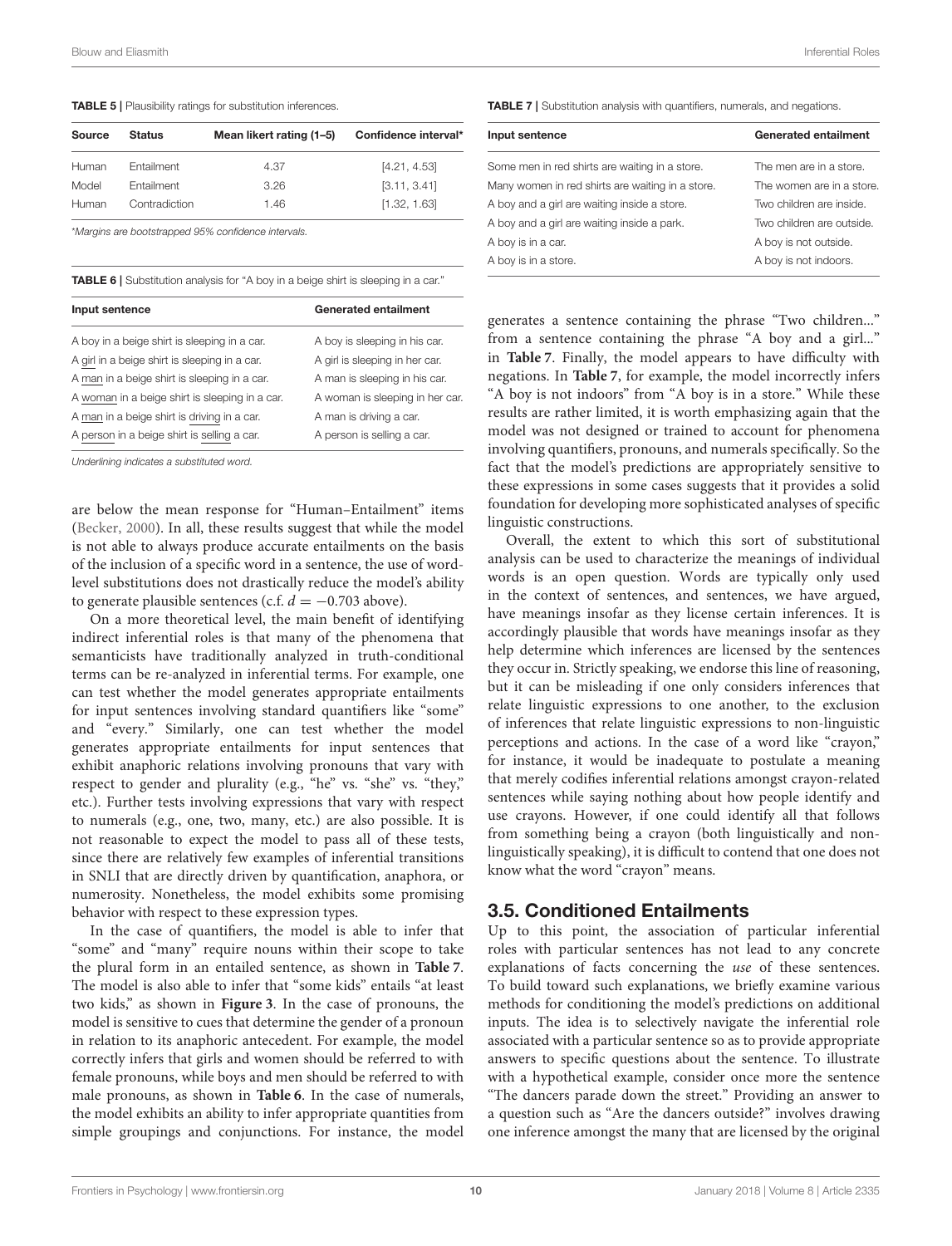sentence. More generally, every answer to a question about this particular sentence is simply a different sentence specified by its inferential role.

There are two reasons why question answering is worth exploring. First, the matter of whether a model can adequately perform simple forms of question answering is highly relevant to determining whether or not its behavior can be predicted by adopting the intentional stance. Put simply, a system that understands a particular linguistic expression will undoubtedly be able to answer certain questions about it (St. John and McClelland, [1990;](#page-13-6) Rabovsky et al., in review). Given our supposition that the expectations set out by inferential roles are what make intentional interpretation possible,<sup>[10](#page-10-0)</sup> it is important to verify that the model can be subjected to such interpretation. Second, an examination of question answering allows for a clear connection to be drawn between the inferential roles assigned to particular expressions and the use of those expressions. For example, the assignment of an inferential role to a sentence helps to explain, amongst other things, how it gets used in simple question-and-answer dialogues.

As an initial test of the model's ability to generate conditioned entailments, we supplement its input with simple prompts consisting of single words. The resulting change to the encoding procedure is quite minimal. First, an input sentence is converted into an embedding using the usual tree-structured encoder. Second, a word embedding corresponding to a prompt is added to this embedding. The resulting sum is then passed through the decoder to produce a predicted entailment. The effect of this process is to subtly shift the input sentence embedding toward the prompt embedding, with the expectation that this shift will be reflected in the prediction of an entailment that is appropriate to the prompt. **[Table 8](#page-10-1)** illustrates some examples of the kinds of the entailments that the model predicts under these conditions.

The natural next step is to use complete questions instead of single word prompts to condition the model's predictions. To take this next step, we modify the encoding procedure to produce two sentence embeddings using two separate encoding trees. The first embedding corresponds to an input sentence, while second embedding corresponds to a question. These embeddings are then added together before being passed to the decoder network. The idea, again, is that shifting the input embedding toward the question embedding will force the decoder to predict an entailment that is an answer to the question. An important caveat is that the model was not trained to perform this task, so there is little reason to suppose that it will produce appropriate answers. As **[Table 9](#page-10-2)** indicates, the answers the model provides in response to questions are often not particularly illuminating. Nonetheless, these answers generally provide relevant information for the question provided.

**[Tables 9](#page-10-2)** and **[10](#page-11-0)** together illustrate that it is possible to qualitatively examine the relative importance of queries and <span id="page-10-1"></span>TABLE 8 | Prompts with "A man is steering his ship out at sea."

| Prompt       | <b>Generated entailment</b>  |
|--------------|------------------------------|
| Water        | A man is in the water.       |
| Fish         | A man fishes in the water.   |
| <b>Sails</b> | A boat sails in the sea.     |
| Steering     | A man steering in the water. |
| Voyage       | A ship sailing in the sea.   |
| Sea          | A sea sea in the sea.        |

<span id="page-10-2"></span>TABLE 9 | Queries with "A mother and daughter walk along the side of a bridge."

| Query                            | <b>Generated entailment</b>       |
|----------------------------------|-----------------------------------|
| How many people are walking?     | Two people are walking.           |
| What are the people doing?       | A people are together on a water. |
| Where are the people?            | The people are on a water.        |
| How fast are the people walking? | A people walking very close.      |
| What is the bridge over?         | The people is on a bridge.        |

input sentences. For example, if the input sentence is altered while the queries are held constant, $11$  it is possible to isolate the changes in the predicted answers that are due to properties of the input sentence specifically (i.e., the queries and the decoding trees are held constant). As is illustrated in these tables, the inclusion of the word "bridge" in the input sentence seems to help surface answers that highlight the proximity of water, while the inclusion of the word "street" seems to help surface answers that highlight being outside. Varying the queries further could help to determine the range of sensitivity that generated entailments have given a fixed input sentence and decoding tree. It may be, however, that some of the observed variation is due to the decoding tree rather than the query per se, and as such, it is not yet entirely clear how inputs, queries, and the decoding structure interact to produce a predicted entailment.<sup>[12](#page-10-4)</sup>

Overall, these tests are merely suggestive, but they point toward the development of more sophisticated models for which performance on conditional inference tasks is incorporated directly into the training objective. Developing such models will undoubtedly require training data comprised of numerous example question-answer pairs for each input sentence of interest. There are currently a number of engineering-driven efforts to build systems that learn to answer questions about short collections of text (e.g., [Sukhbataar et al., 2015;](#page-13-9) [Weston et al., 2015,](#page-13-10) [2016\)](#page-13-11), but these efforts have not lead to the creation of publicly available datasets of the required sort.

<span id="page-10-0"></span> $10$ The idea, recall, is that intentional state attributions only license certain behavioral predictions because the sentences invoked by these attributions have particular inferential roles.

<span id="page-10-3"></span> $^{11}\mathrm{B}$  the changes that are required to ensure the questions remain applicable to the altered sentence. For example, the question "What is the bridge over?" is changed to "What is the street over?" when the input sentence is changed from "A mother and daughter walk along the side of a bridge" to "A mother and daughter walk along the street.'

<span id="page-10-4"></span> $12$ Note that it is not possible to use the same decoding tree in all cases, since it typically not possible to produce appropriate answers to different questions using sentences that all share an identical syntax.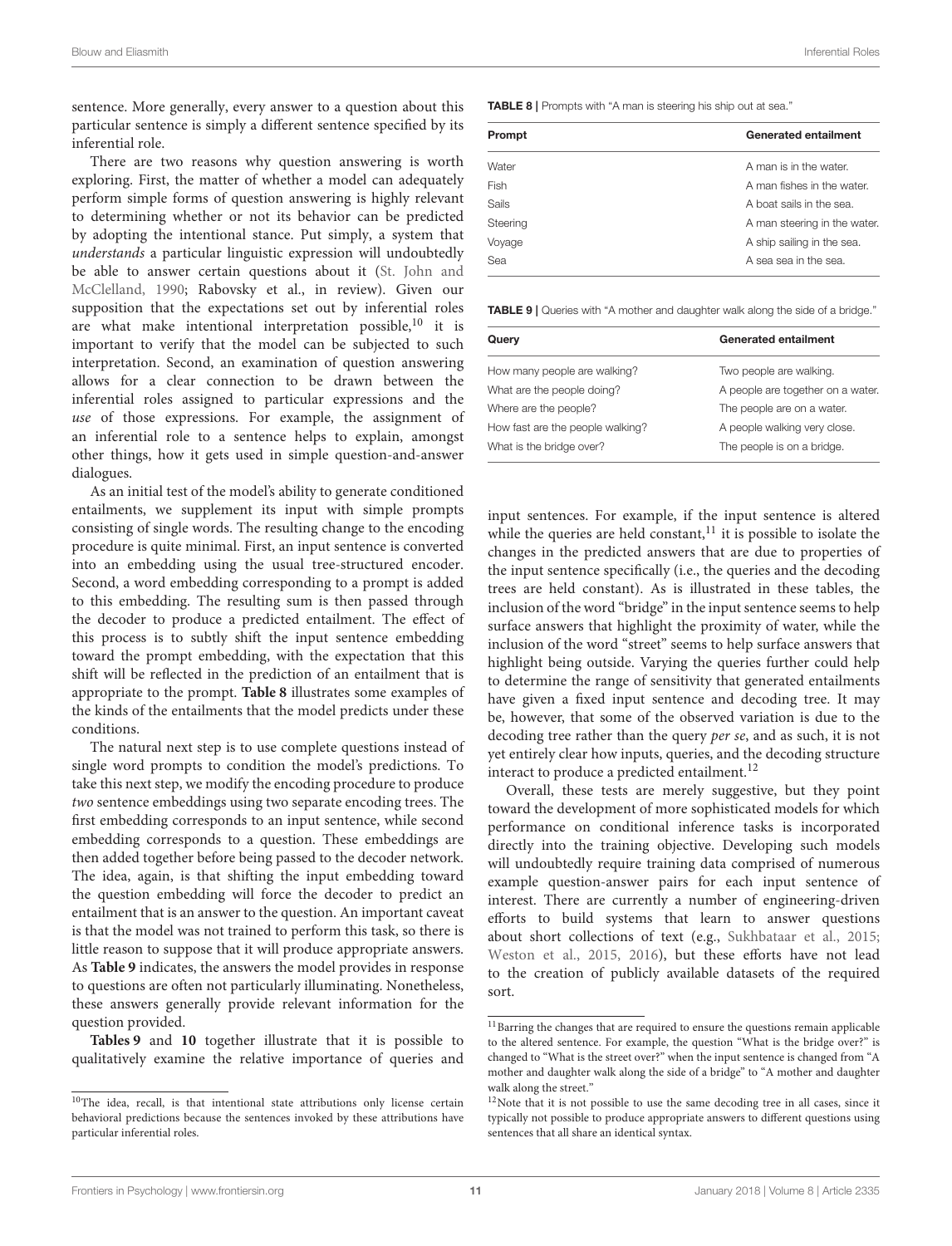<span id="page-11-0"></span>TABLE 10 | The same queries with "A mother and daughter walk along the street."

| Query                            | <b>Generated entailment</b>           |
|----------------------------------|---------------------------------------|
| How many people are walking?     | Two people are walking.               |
| What are the people doing?       | A people are outside with the street. |
| Where are the people?            | The people are on the street.         |
| How fast are the people walking? | A people walking very present.        |
| What is the street over?         | The people are down the street.       |

# 4. DISCUSSION

The primary purpose of this work is not to advance the technical state-of-the-art in neural network modeling. Rather, its purpose is to illustrate how neural networks can be used to formalize a particular approach to thinking about the meaning of language. This approach, again, involves treating linguistic expressions as instruments of prediction that play a role in social practices involving intentional interpretation. The meaning of a linguistic expression, then, can be specified in terms of the predictions and inferences it licenses in the context of intentional interpretation. A key theoretical shift that results from this way of thinking is that the meanings of linguistic expressions should be characterized primarily in terms of their inferential relations to one another (along with certain non-linguistic perceptions and actions), rather than primarily in terms of the properties of underlying representations. Or put another way, the job of characterizing an expression's meaning involves specifying the inferential relations that it gets caught up in rather than specifying the features of particular mental representations that get associated with particular words and sentences. One of our main goals has been to argue that neural networks are a promising tool for carrying out this job (e.g., by allowing one to automatically generate networks like those in **[Figures 3](#page-7-0)** and **[4](#page-8-0)**).

This inferentialist approach to semantics is related to a number of strands of earlier research. On a technical level, the idea of using neural networks to learn relations amongst sentences has been developed in a body of work on modeling story comprehension with RNNs [\(Golden and Rumelhart, 1993;](#page-13-20) [Frank et al., 2003,](#page-13-21) [2009\)](#page-13-22). However, our encoder-decoder model expands on this prior work in three important ways. First, there is no hand coding of linguistic expressions or the constraints that hold between them; everything is learned automatically from real-world language data. Second, the model scales to a realistic vocabulary size and a realistic range of sentence types with sophisticated syntactic structures. Third, and perhaps most importantly, we incorporate language generation into our modeling framework.

On a more theoretical level, the inferentialist approach is closely related to work on procedural semantics (Johnson-Laird, [1977\)](#page-13-23) and natural logic [\(Lakoff, 1970\)](#page-13-24). In the case of procedural semantics, our emphasis on processes of inference rather than representational states is clearly in line with the proceduralists' call to consider "processes as well as structures" in the development of a psychologically plausible semantic theory [\(Johnson-Laird, 1977,](#page-13-23) p. 193). Our approach differs, however, in both (a) characterizing the relevant processes in terms to a theory of how linguistic expressions are used as instruments of prediction in context of social interaction, and (b) avoiding the assumption that comprehension involves building up a representational structure that constitutes a "semantic interpretation" of an input sentence  $(p. 195).$ <sup>[13](#page-11-1)</sup> In the case of natural logic, our work shares an emphasis on producing entailments without appeal to logical forms that deviate from a sentence's grammatical form. On the other hand, a significant difference is that we do not introduce explicit inference rules that can be used to produce a step-by-step derivation of an entailed sentence from a starting sentence. Further work could profitably explore the relationship between our inferentialist approach and natural logic in more detail.

More broadly, if the inferentialist approach is on the right track, then there are some important implications for the study of the cognitive mechanisms that underlie language use. Again, if understanding a linguistic expression involves forming certain predictions and drawing certain inferences, then it is reasonable to shift from thinking about representational states that encode sentence meanings as structured objects to thinking about inferential processes that determine the roles sentences play in an individual's behavioral economy. Two areas in which this shift is of particular importance include (a) debates about the principle of compositionality [\(Szabo, 2013\)](#page-13-25), and (b) debates about the role of syntax in language processing.

With respect to (a), our process-based approach to thinking about language use and linguistic cognition is incompatible with standard formulations of the principle of compositionality, on which complex "meanings" are built up out of simpler ones [\(Fodor and Lepore, 1991;](#page-13-26) [Szabo, 2013\)](#page-13-25). The approach is, however, compatible with a procedural notion of compositionality on which certain procedures get re-used when determining the inferential consequences of novel linguistic expressions [\(Blouw,](#page-12-8) [2017\)](#page-12-8), as in our model. Notice too that the main motivation for postulating the principle of compositionality is to explain how people are able to generalize from the use of familiar linguistic expressions to the use of unfamiliar ones [\(Fodor and Pylyshyn,](#page-13-27) [1988;](#page-13-27) [Fodor and Lepore, 2002;](#page-13-28) [Szabo, 2012\)](#page-13-29). But if so, then debates about the principle are really about generalization rather than semantic composition per se. Generalization, in turn, can be achieved in many different ways, and it is not entirely clear that language users generalize on the basis of structural rules of the sort typically proposed by linguists [\(Tomasello, 2003\)](#page-13-4). Moreover, it is plausible that one way in which language users generalize is by "interpolating" between familiar examples of good inferential transitions, as illustrated in section 3.5.

With respect to (b), it is worth noting that our approach fits well with the idea that a sentence's syntactic structure is akin to description of its processing history (Lupyan and Clark, [2015;](#page-13-30) [Christiansen and Chater, 2016\)](#page-12-0). The encoderdecoder model, to explain, never constructs explicit syntactic

<span id="page-11-1"></span> $^{13}\mathrm{This}$  latter assumption is actually somewhat odd, since it is in tension with the claim that procedural semantics is actually an alternative to common denotational semantics, since a denotation relation of some kind is presumably what permits a representational structure to be interpreted in isolation. See [Hadley \(1989\)](#page-13-31) for discussion related to this point.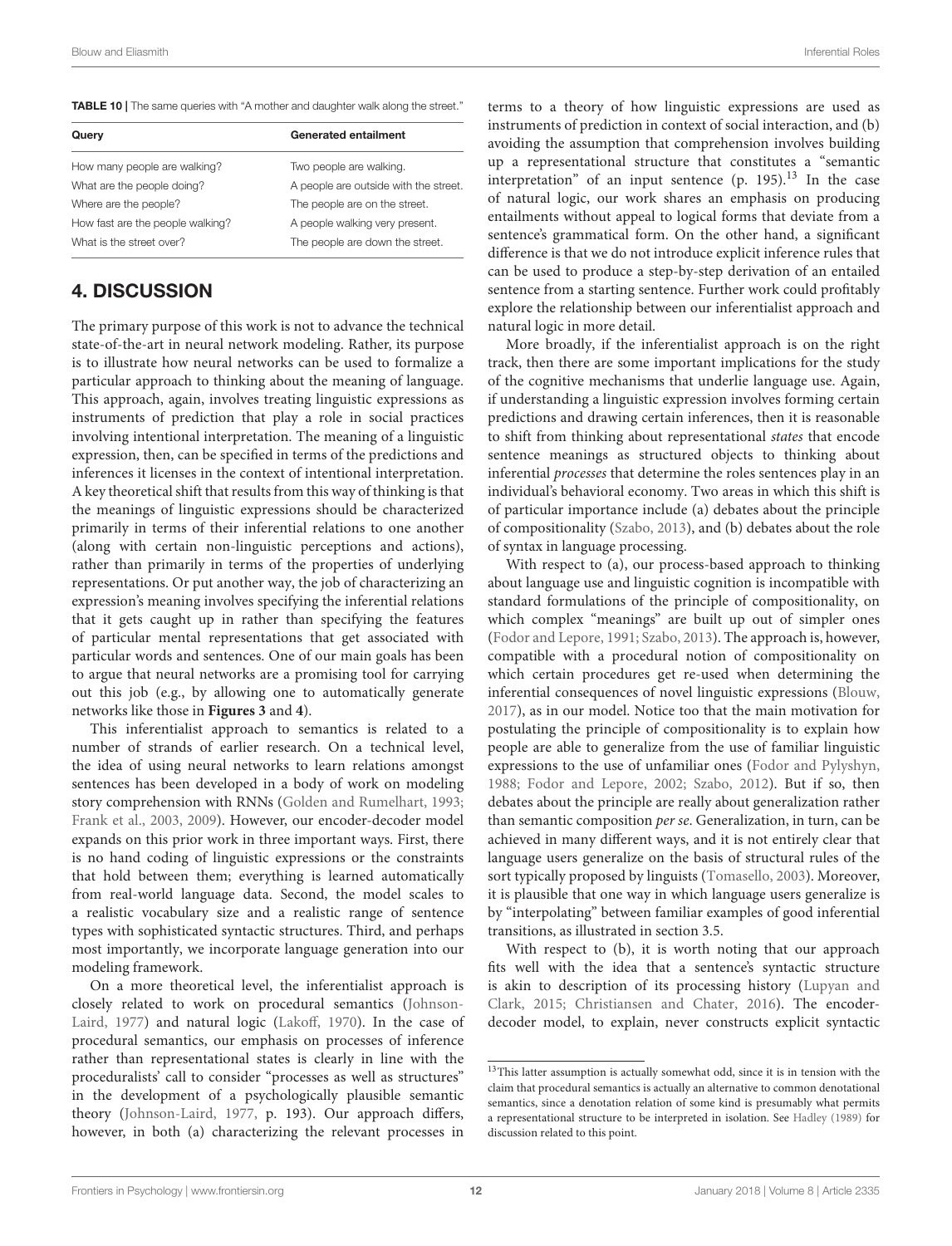representations of its inputs. Rather, the role of syntax in the model is to guide the procedure by which word embeddings are transformed into sentence embeddings, and vice versa. None of these embeddings possess explicit constituent structure; a sentence embedding, for instance, is not a syntactically structured "whole" that is comprised of "parts" corresponding to individual word embeddings [\(Eliasmith, 2013\)](#page-12-12). An interesting consequence of this observation is that embeddings cannot be manipulated by purely formal inference rules, since such rules, by definition, operate on structures comprised of parts and wholes (Fodor and Pylyshyn, [1988;](#page-13-27) [Marcus, 1998\)](#page-13-32).

# 5. CONCLUSION

In summary, the point of this work is to motivate an approach to semantics based on inferential relationships [\(Brandom, 1994\)](#page-12-1). The use of the encoder-decoder model is designed to illustrate how very simple inferential roles can be learned for arbitrary linguistic expressions from examples of how sentences are distributed as tacit "premises" and "conclusions" in a space of inferences. It is accordingly possible to characterize this work as an extension to the well-known distributional approach to semantics [\(Turney and Pantel, 2010\)](#page-13-14), wherein the generic notion of a linguistic context is replaced with the more fine-grained notion of an inferential context.

As with most natural language generation systems, many of the sentences produced by the model are defective in some way. As can be seen in the examples in **[Tables 8](#page-10-1)** and **[9](#page-10-2)**, model-generated entailments are almost always thematically appropriate, but sometimes contain agreement errors or misplaced words that render the entailment as a whole illformed. And, not infrequently, the model produces entailments that are more or less incomprehensible. There are two ways to address these problems. The first involves the use of increased amounts of training data to provide the model with a more points in the "space of inferences" to interpolate between. The second involves the use of more sophisticated network architectures that help the model to learn to more selectively make use of only the input information that is most relevant to generating a good entailment. Tree-structured

## **REFERENCES**

- <span id="page-12-10"></span>Becker, L. (2000). Effect size. Psy 585 Course Notes. Available online at: [https://](https://www.uccs.edu/lbecker/effect-size.html) [www.uccs.edu/lbecker/effect-size.html](https://www.uccs.edu/lbecker/effect-size.html)
- <span id="page-12-11"></span>Block, N. (1986). Advertisement for a semantics for psychology. Midwest Stud. Philos. 10, 615–678. doi: [10.1111/j.1475-4975.1987.tb00558.x](https://doi.org/10.1111/j.1475-4975.1987.tb00558.x)
- <span id="page-12-8"></span>Blouw, P. (2017). Inferential Role Semantics for Natural Language. Ph.D. thesis, University of Waterloo.
- <span id="page-12-9"></span>Bowman, S., Angeli, G., Potts, C., and Manning, C. (2015). "A large annotated corpus for learning natural language inference," in Proceedings of the 2015 Conference on Empirical Methods in Natural Language Processing (Lisbon: Association for Computational Linguistics).
- <span id="page-12-1"></span>Brandom, R. (1994). Making It Explicit: Reasoning, Representing, and Discursive Commitment. Cambridge, MA: Harvard University Press.
- <span id="page-12-2"></span>Brandom, R. (2000). Articulating Reasons: An Introduction to Inferentialism. Cambridge, MA: Harvard University Press.

architectures such as the Tree LSTM [\(Tai et al., 2015;](#page-13-33) Zhu et al., [2015\)](#page-13-34), the Recursive Neural Tensor Network [\(Socher et al.,](#page-13-35) [2013\)](#page-13-35), or the lifted matrix-space model [\(Chung and Bowman,](#page-12-13) [2017\)](#page-12-13) can potentially provide improvements on this second front.

Finally, an important limitation of this work is that it does not directly consider the relationship between linguistic expressions and the non-linguistic world. A natural way to account for this relationship is to suppose that a sentence's occurrence in the linguistic environment licenses certain expectations about what can be seen, heard, or otherwise perceived. To return to our initial example, if one understands the statement "The dancers parade down the street," one will expect to see and hear dancers upon going to the relevant street. We accordingly suggest that if an individual can adequately infer all that follows from a given linguistic expression, both linguistically and nonlinguistically, then there is nothing further they need to be able to do to count as understanding what the expression means.

# CODE AND DATA

All of the experiments described in this paper were implemented using a neural network library written by the first author, available at [https://github.com/pblouw/pysem.](https://github.com/pblouw/pysem) Code for running simulations, along with data from the studies described in Sections 3.2 and 3.4, is available at [https://github.com/pblouw/](https://github.com/pblouw/frontiers2018) [frontiers2018.](https://github.com/pblouw/frontiers2018)

# AUTHOR CONTRIBUTIONS

PB designed the study, wrote the code, carried out the experiments and analyzed the data. PB wrote the manuscript. CE contributed to the conception of the study and helped draft the manuscript.

# FUNDING

This work was supported by an Ontario Graduate Scholarship and the Canada Research Chairs program.

<span id="page-12-5"></span>Chater, N., and Manning, C. (2006). Probabilistic models of language processing and acquisition. Trends Cogn. Sci. 10, 335–344. doi: [10.1016/j.tics.2006.05.006](https://doi.org/10.1016/j.tics.2006.05.006)

- <span id="page-12-0"></span>Christiansen, M., and Chater, N. (2016). The now-or-never bottleneck: a fundamental constraint on language. Behav. Brain Sci. 39:e62. doi: [10.1017/S0140525X1500031X](https://doi.org/10.1017/S0140525X1500031X)
- <span id="page-12-13"></span>Chung, W., and Bowman, S. (2017). The lifted matrix-space model for semantic composition. arXiv preprint arXiv:1711.03602v1.
- <span id="page-12-6"></span>Dennett, D. (1987). The Intentional Stance. Cambridge, MA: MIT Press.
- <span id="page-12-7"></span>Dennett, D. (1991). Real patterns. J. Philos. 81, 27–51. doi: [10.2307/2027085](https://doi.org/10.2307/2027085)
- <span id="page-12-12"></span>Eliasmith, C. (2013). How to Build a Brain: A Neural Architecture for Biological Cognition. New York, NY: Oxford University Press.
- <span id="page-12-3"></span>Elman, J. (1990). Finding structure in time. Cogn. Sci. 14, 179–211. doi: [10.1207/s15516709cog1402\\_](https://doi.org/10.1207/s15516709cog1402)1
- <span id="page-12-4"></span>Elman, J. (1991). Distributed representations, simple recurrent networks and grammatical structure. Mach. Learn. [7, 195–225. doi: 10.1007/BF00](https://doi.org/10.1007/BF00114844) 114844